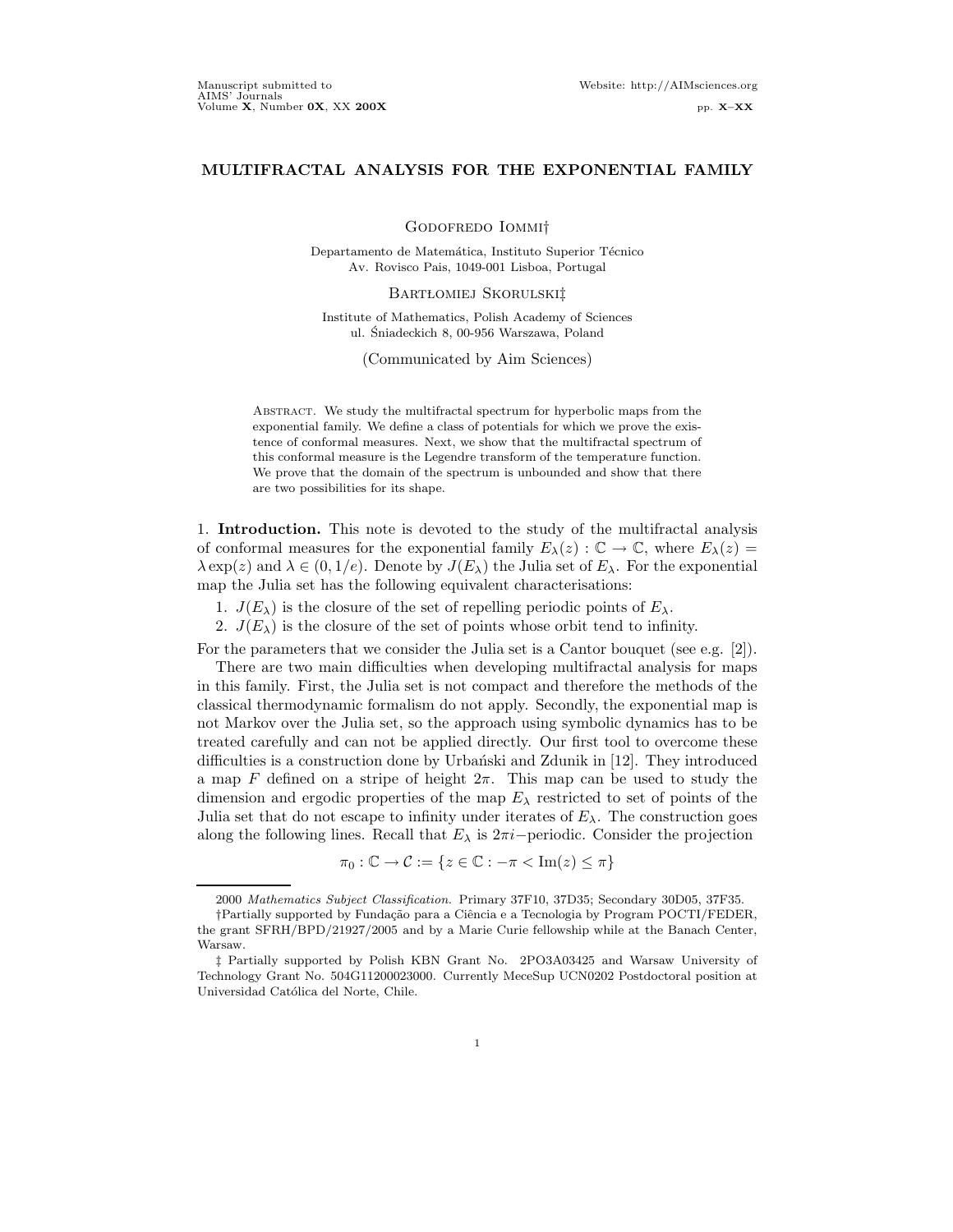defined by  $\pi_0(z) = w$  if, and only if,  $w \in \mathcal{C}$  and  $\exp(z) = \exp(w)$ . The map  $F = F_{\lambda} : C \to C$  is defined by  $F(z) = \pi_0(E_{\lambda}(z))$ . We will be interested in the dynamically relevant subset  $J^r(F) \subset J(F) := \pi_0(J(E_\lambda))$ , that it is defined by

$$
J^r(F) = J^r := \pi_0(\{z \in J(E_\lambda) : \lim_{n \to \infty} E_\lambda^n(z) \neq \infty\})
$$

and called *radial Julia set* of the map  $F$ . Urbanski and Zdunik [12] constructed a sequence of finite iterated function systems that approximate the radial Julia set (see Section 2). We perform the multifractal analysis of measures supported on this set. Let  $\log \phi : J(F) \to \mathbb{R}$  be a continuous potential. A finite Borel measure  $\mu$  is called  $\phi$ -conformal if it satisfies

$$
\mu(F(A))=\int_A\phi^{-1}d\mu
$$

for any Borel set  $A \subset \mathcal{C}$  where the map F is injective. In this note we will be interested in a family of conformal measures corresponding to a fixed class of potentials, denoted by  $P$  and defined in subsection  $(3.2)$ . The *pointwise dimension* of a measure  $\mu$  at the point  $z \in \mathcal{C}$  is defined by

$$
d_{\mu}(z) := \lim_{r \to 0} \frac{\log \mu(B(z, r))}{\log r},
$$

provided the limit exists. The pointwise dimension of  $\mu$  induces a decomposition of the space into level sets

$$
Lev(\alpha) := \{ z \in J^r : d_{\mu}(z) = \alpha \}
$$
 and

$$
Lev' := \Big\{ z \in J^r : \text{ the limit } \lim_{r \to 0} \frac{\log \mu(B(z, r))}{\log r} \text{ does not exist} \Big\}.
$$

The decomposition of the radial Julia set

$$
J^r = \left(\biguplus_{\alpha} \text{Lev}(\alpha)\right) \biguplus \text{Lev}'
$$

is called multifractal decomposition. The multifractal spectrum of the pointwise dimension is defined by

$$
f_{\mu}(\alpha) = \dim_{H}(\text{Lev}(\alpha)),
$$

where  $\dim_H$  denotes the Hausdorff dimension. Our second tool is the multifractal analysis developed by Pesin and Weiss [8] (see also the work by Olsen [6]). They introduced techniques based on thermodynamic formalism that allow them to describe the multifractal spectrum. Their techniques hold for hyperbolic dynamical systems defined over compact spaces and for equilibrium measures corresponding to Hölder continuous potentials. They proved that the multifractal spectrum is real analytic, concave and that has bounded domain (the last part of this statement was proved by Schmeling in [10]). Moreover, Barreira and Schmeling [1] proved that the set Lev' has full Hausdorff dimension. Note that each finite iterated function system considered in the sequence constructed by Urbanski and Zdunik (see section 2) satisfies the assumptions of the work by Pesin and Weiss.

In this note, following the ideas of Pesin and Weiss, we define an auxiliary function  $T(q)$  in terms of a topological pressure (for precise definitions see Subsection  $(3.2)$  and Subsection  $(3.3)$ . We prove that for a conformal measure  $\mu$  corresponding to a potential on the class  $P$  defined in Section (3.2)

**Theorem.** The multifractal spectrum  $f_{\mu}(\cdot)$  is the Legendre transform of  $T(\cdot)$ .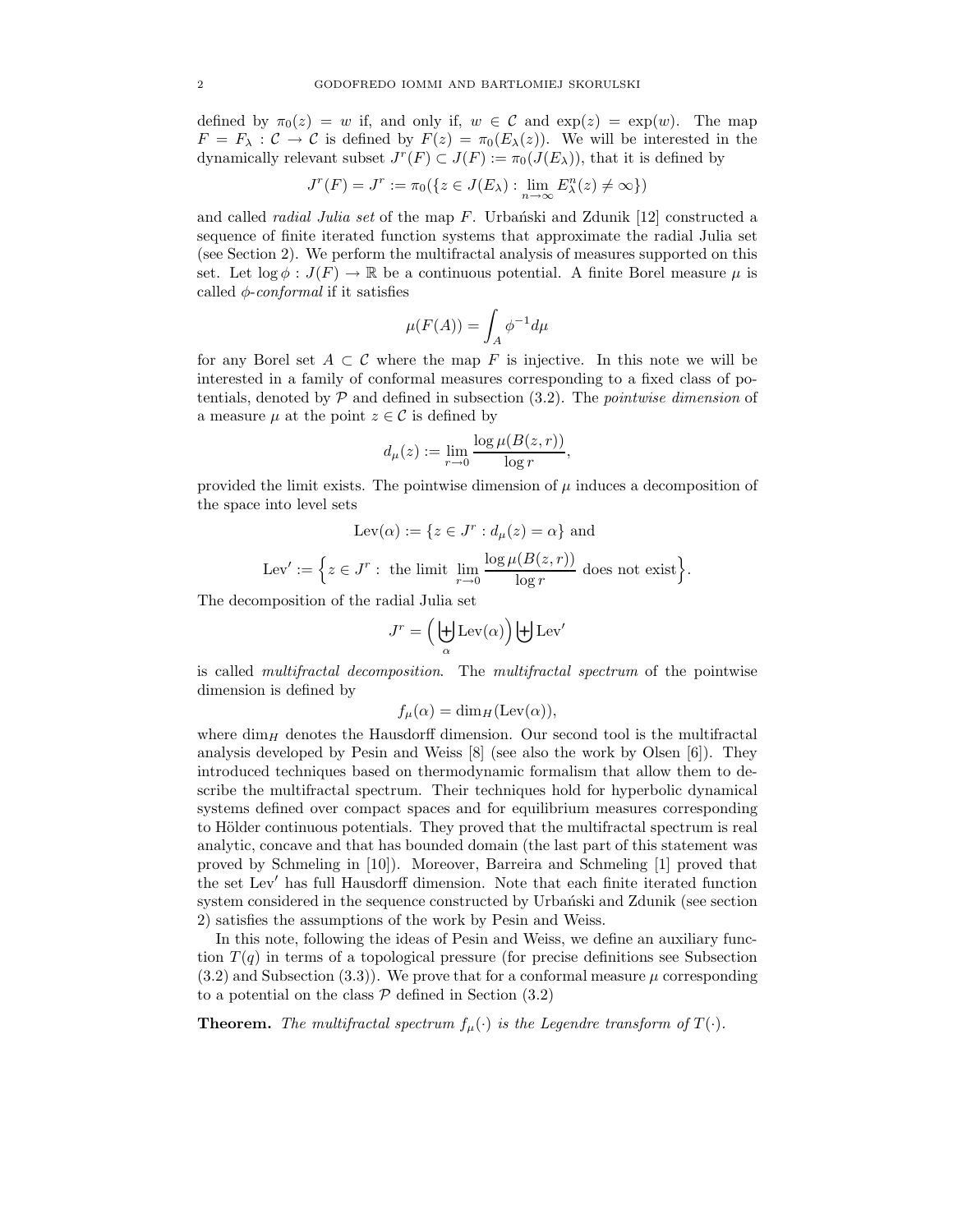We prove that the function  $T(q)$  is infinite for negative values of q. In particular we obtain that, in strong contrast with the compact case, the multifractal spectrum has unbounded domain. Two possible shapes of the multifractal spectrum are described. Examples of each of these possibilities are provided.

Our proof is based on an approximation argument. We apply the techniques developed by Pesin and Weiss to each of the finite iterated function systems belonging to the sequence constructed by Urbanski and Zdunik so that we obtain a mutlifractal spectrum restricted to each of the finite iterated function systems. We then prove that the limit of these functions corresponds to the multifractal spectrum. As a byproduct we also propose a definition of pressure for these type of systems and prove the existence of conformal measures.

We remark that the multifractal analysis on non compact settings has been studied in  $[5, 4, 9]$  and  $[3]$  among others. Also, in a recent preprint Urbanski  $[11]$  studied the multifractal spectrum for the exponential family. However the approach and the class of potentials he consider are different from ours.

### 2. Preliminaries.

2.1. Iterated Function System. Throughout the rest of the note we will assume  $\lambda \in (0, 1/e)$  to be fixed. In this section we describe the construction done by Urbański and Zdunik (see  $[12]$  and  $[13]$ ) of the sequence of iterated function systems that approximate the radial Julia set  $J<sup>r</sup>$ . This construction allow them to give a geometrical description of this set. They prove that

$$
\dim_H(J^r) < \dim_H(J(E_\lambda)) = 2
$$

and the existence of a dim $_H(J^r)$ −conformal measure.



FIGURE 2.1. The graph of the function  $E_{\lambda}|\mathbb{R} : \mathbb{R} \ni x \mapsto \lambda e^x \in \mathbb{R}$ .

The map  $E_{\lambda}$  has a unique attracting fixed point  $a_{\lambda}$  and  $E_{\lambda}$  has a repelling fixed point  $r_{\lambda}$  (see Figure 2.1). Both are located on the real axis. Let p be a point in the open interval  $(a_{\lambda}, r_{\lambda})$  such that  $E'_{\lambda}(p) > 1$  and let us recall that  $\mathcal{C} = \{z \in \mathbb{C} : -\pi < \text{Im}(z) \leq \pi\}.$  Note that the set  $\mathcal{C}_+ := \{z \in \mathcal{C} : -3\pi/$  $4 \leq \text{Im}(z) \leq 3\pi/4, \text{Re}(z) \geq p$  is disjoint from the forward orbit of 0 under iterates of  $E_{\lambda}$ .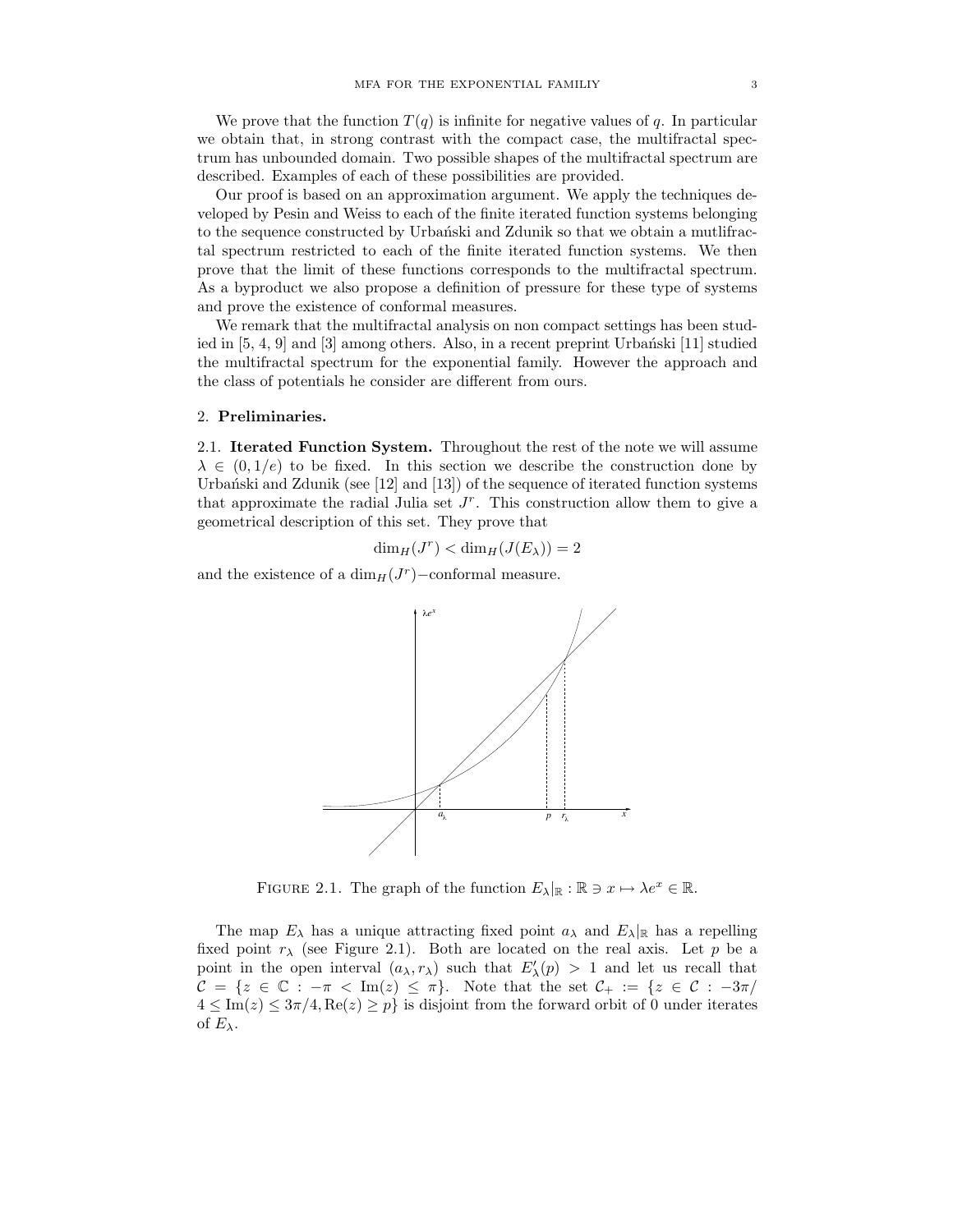The function  $F = F_\lambda : C \to C$  defined by  $F(z) = \pi_0(E_\lambda(z))$  (see the introduction) has infinitely many inverse branches  $\{L_j\}_{j\in\mathbb{Z}}$  such that  $E_{\lambda}(L_j(z)) = z + 2j\pi i$  for each  $z \in \mathcal{C}$ . The set

$$
J(F) := \bigcap_{n \in \mathbb{N}} \bigcup_{(j_1,\ldots,j_n) \in \mathbb{Z}^n} L_{j_1,\ldots,j_n}(\mathcal{C}_+), \quad \text{where } L_{j_1,\ldots,j_n} := L_{j_1} \circ \ldots \circ L_{j_n},
$$

is such that  $J(F) = \pi_0(J(E_\lambda)).$ 



FIGURE 2.2. The construction of the finite iteration functions system. In this example  $k(M) = 6$ .

Let  $\mathcal{C}(M) := \{z \in \mathcal{C}_+ : \text{Re}z \leq M\}$ . The preimage  $F^{-1}(\mathcal{C}(M))$  is the union of infinitely many disjoint topological disks  $Q_j(M) := L_j(\mathcal{C}(M))$ . Let  $\mathcal{K}_M := \{j \in \mathbb{Z} :$  $Q_j(M) \subset \text{Int}(\mathcal{C}(M))$ } and

$$
k(M) := \max\{j \in \mathcal{K}_M\}.
$$
\n
$$
(2.1)
$$

Since the set  $F^{-1}(\mathcal{C}(M))$  is symmetric we have that  $k(M) = -\min\{j \in \mathcal{K}_M\}.$ Hence  $\mathcal{K}_M = \mathcal{K}(k(M))$ , where  $\mathcal{K}(k) := \{j \in \mathbb{Z} : |j| \leq k\}$ . Define

$$
J_M := \bigcap_{n \in \mathbb{N}} \bigcup_{(j_1,\ldots,j_n) \in \mathcal{K}_M^n} L_{j_1,\ldots,j_n}(\mathcal{C}(M)).
$$

Note that  $J_M$  is the limit set of a finite iterated function system (see Figure 2.2). Since  $|F'(z)| = \lambda e^{\text{Re } z}$ , for sufficiently large values of M, we have that  $J_M \subset J_{M+1}$ (see [12]). In this way we obtain a sequence of finite iterated function systems such that their limit sets form an increasing sequence. Moreover, they approximate the radial Julia set.

To conclude this section we give a lower and upper bound on  $k(M)$ .

Lemma 2.1.

$$
\frac{\sqrt{(\lambda e^M)^2 - M^2} - \pi}{2\pi} \le k(M) \le \frac{\lambda e^M + \pi}{2\pi}.
$$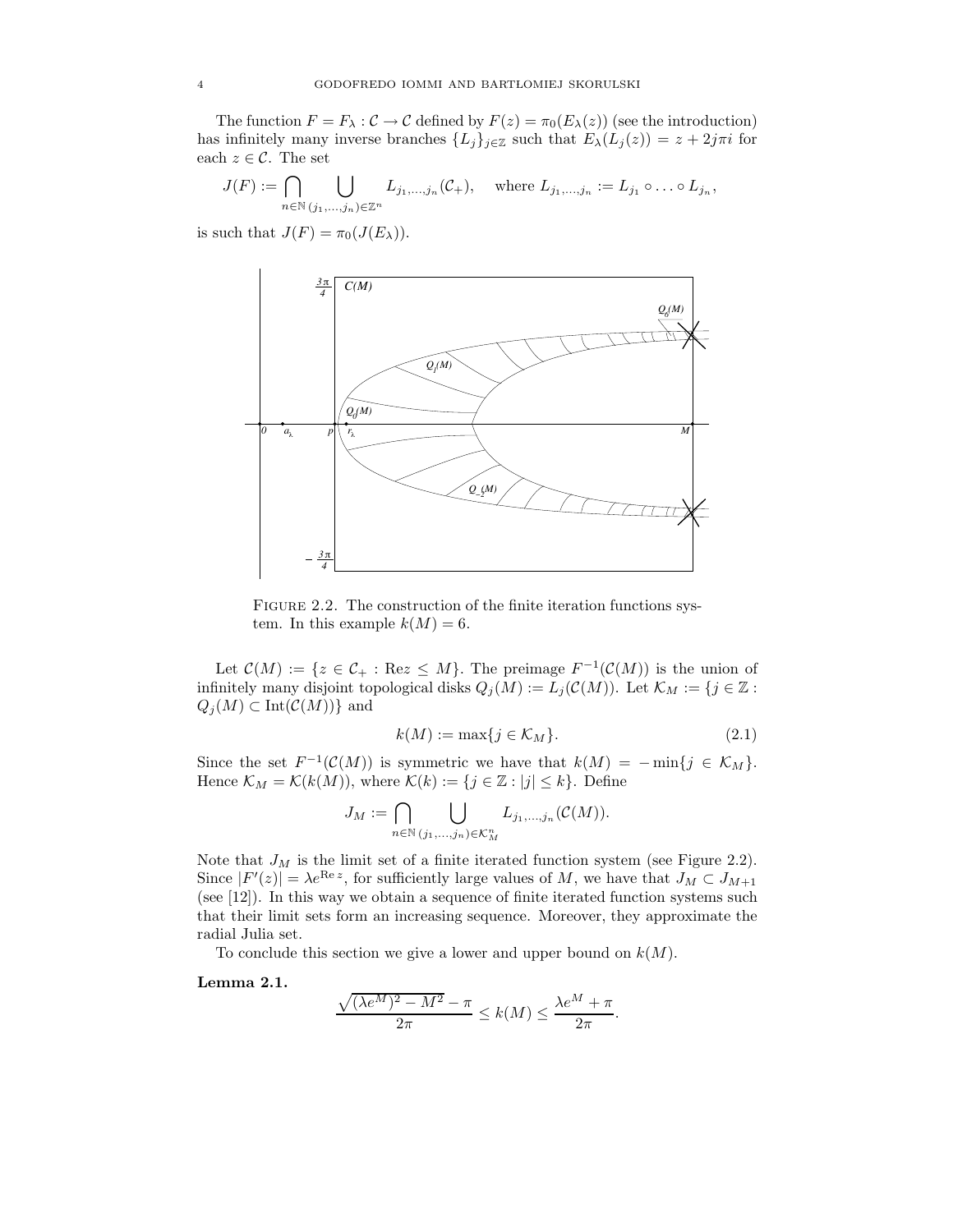*Proof.* Note that if  $(2|j| - 1)\pi \geq \lambda e^M$ , then

$$
\mathcal{C}(M) \cap L_j(\mathcal{C}_+) = \emptyset. \tag{2.2}
$$

This follows combining the fact that if Re  $z \leq M$ , then  $|E_{\lambda}(z)| = \lambda e^{\text{Re } z} \leq \lambda e^M$ , and the estimate  $|\text{Im } E(z)| - 2|j|\pi \in [-\pi, \pi]$  for points  $z \in L_j(\mathcal{C}_+)$ . Therefore, from equation (2.2) we have the upper bound on  $k(M)$ , namely  $k(M) \leq (\lambda e^M + \pi)/(2\pi)$ .

To obtain a lower bound on  $k(M)$  note that  $L_0(C(M)) \subset C(M)$ , for  $M > r_\lambda$ (recall that  $r_{\lambda}$  denotes the real repelling fixed point). Moreover, if  $E_{\lambda}(L_k(C(M))) \subset$  $E_{\lambda}(C(M))$ , then  $|k| \leq k(M)$ . Then, the lower bound follows.  $\Box$ 

## 3. Multifractal Analysis.

3.1. The Compact Case. In this subsection we discuss some of the techniques introduced by Pesin and Weiss [8] to study the multifractal spectrum with respect to finite iterated function systems. Let  $\log \phi : J_M \to \mathbb{R}$  be a Hölder continuous potential. Consider the dynamical system  $F: J_M \to J_M$ . The approach introduced in [8] is based on the study of an auxiliary function. For every  $q \in \mathbb{R}$  consider the function  $T_M(q)$  implicitly defined by

$$
P_M(-T_M(q)\log|F'|+q\log\phi)=0,
$$

where  $P_M$  denotes the topological pressure (see [7, chapter 4] or [14, chapter 9]) defined over the set  $J_M$ . Using thermodynamic formalism it is possible to show that this function is analytic, decreasing and convex. Pesin and Weiss were able to relate this function to some multifractal spectrum in such a way that the properties of the function  $T_M(\cdot)$  were inherited by the multifractal spectrum. They proved that both functions from a Legendre pair. See subsection 3.5 for details and precise statements.

Note that for fixed q the sequence  $T_M(q)$  is increasing. Therefore, it has a pointwise limit (it might be infinity). For every  $q \in \mathbb{R}$  define

$$
T(q) := \lim_{M \to \infty} T_M(q).
$$

3.2. The Potential. The family of potentials we consider, denoted by  $P$ , is defined as follows. For every  $k \in \mathbb{Z}$  the set  $\mathcal{C}_k := L_k(J(F))$  is called a *cylinder*. Let  $(c_k)_{k \in \mathbb{Z}}$ be a sequence of positive numbers such that,

$$
\lim_{k \to \infty} \frac{\log c_k}{\log k} = -\infty,\tag{3.1}
$$

 $c_{-k} = c_k$  and let  $t_1 > 0$ . A potential log  $\phi : J(F) \to \mathbb{R}$  belongs to the class P if it is defined on cylinders by

$$
\log \phi\big|_{\mathcal{C}_k} = \log(c_k|F'(z)|^{-t_1}).
$$

For potentials belonging to  $P$  we define the *topological pressure* by

$$
P(\log \phi) := \sup_{M \in \mathbb{N}} \{ P_M(\log \phi) \}.
$$

**Lemma 3.1.** If  $\log \phi \in \mathcal{P}$ , then  $P(\log \phi) < \infty$ .

Proof. Note that

$$
P(\log \phi) \le \limsup_{n \to \infty} \frac{1}{n} \log \sum_{x \in F^{-n}(z)} \prod_{i=0}^{n-1} (\phi(F^i x)).
$$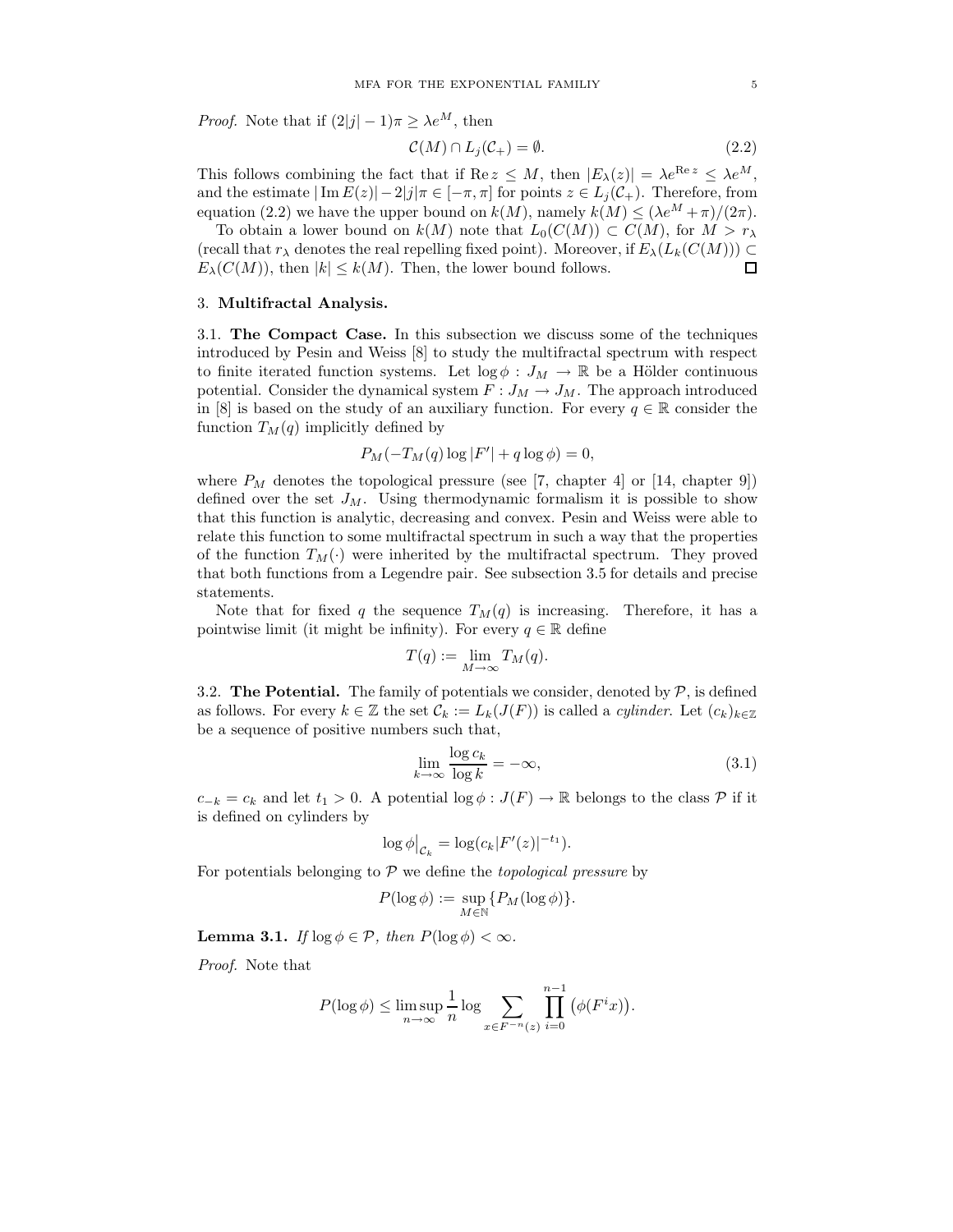Moreover,

$$
\sum_{x \in F^{-n}(z)} \prod_{i=0}^{n-1} (\phi(F^i x)) = \sum_{w \in F^{-(n-1)}(z)} \prod_{i=1}^{n-1} (\phi(F^i w)) \sum_{x \in F^{-1}(w)} \phi(x)
$$
  

$$
\leq \sup_{z \in J^r} \left\{ \sum_{x \in F^{-1}z} \phi(x) \right\} \sum_{w \in F^{-(n-1)}(z)} \prod_{i=1}^{n-1} (\phi(F^i w)).
$$

By induction we obtain that

$$
\sum_{x \in F^{-n}(z)} \prod_{i=0}^{n-1} (\phi(F^i x)) \le \left( \sup_{z \in J^r} \left\{ \sum_{x \in F^{-1}z} \phi(x) \right\} \right)^n.
$$

Note that since  $\log \phi \in \mathcal{P}$  the following holds,

$$
\sup_{z \in J(F)} \left\{ \sum_{x \in F^{-1}z} \phi(x) \right\} = \sup_{z \in J(F)} \left\{ \sum_{k \in \mathbb{Z}} c_k |z + 2\pi i k|^{-t_1} \right\} \le C + 2 \sum_{k > 1} \frac{c_k}{k^{t_1}} < \infty
$$

for some constant C. The result now follows.

3.3. The Temperature Function. The next two propositions describe the behaviour of the function  $T(q)$  for  $q \leq 1$ . In what follows we fix a potential  $\log \phi \in \mathcal{P}$ such that  $P(\log \phi) = 0$ . Let  $c(z) := c_k$  for every  $z \in \mathcal{C}_k$ .

**Proposition 3.1.** If  $q < 0$ , then  $T(q) = +\infty$ .

Proof. Note that

$$
0 = P_M(-T_M(q) \log |F'| + q \log(c(z)|F'|^{-t_1}))
$$
  

$$
\geq -T_M(q) \log(\lambda e^M) + P_M(q \log(c(z)|F'|^{-t_1})).
$$

Thus

$$
T_M(q) \ge \frac{P_M(q \log(c(z)|F'|^{-t_1}))}{\log(\lambda e^M)} = \frac{\sup\{h_\mu + \int \log(c(z)^q |F'|^{-t_1 q}) : \mu \in \mathcal{M}\}}{\log(\lambda e^M)},
$$

where M denotes the set of invariant probability measures. Denote by  $z_{k(M)}$  the fixed point of the cylinder  $\mathcal{C}_{k(M)}$ , where  $k(M)$  was defined by equation (2.1). It follows from Lemma 2.1 that for  $M$  large enough

$$
\lambda e^M \le 4\pi k(M).
$$

Therefore

$$
T_M(q) \geq \frac{\log(c_{k(M)}^q |F'(z_{k(M)})|^{-t_1 q})}{\log(\lambda e^M)} \geq \frac{\log(c_{k(M)}^q)}{\log 4\pi k(M)} + \frac{\log(|F'(z_{k(M)})|^{-t_1 q})}{\log 4\pi k(M)}.
$$

But  $\lim_{M \to \infty} \frac{q \log(c_M)}{\log M} = +\infty$ , therefore  $T(q) = +\infty$ .

Its a consequence of our definition of topological pressure that

$$
T(q) = \inf \{ t \in \mathbb{R} : P(-t \log |F'| + q \log \phi) \le 0 \}.
$$

**Proposition 3.2.** For  $q \in [0,1]$  there exists  $T(q)$  such that

$$
P(-T(q)\log|F'| + q\log(c(z)|F'|^{-t_1})) = 0.
$$

$$
\Box
$$

 $\Box$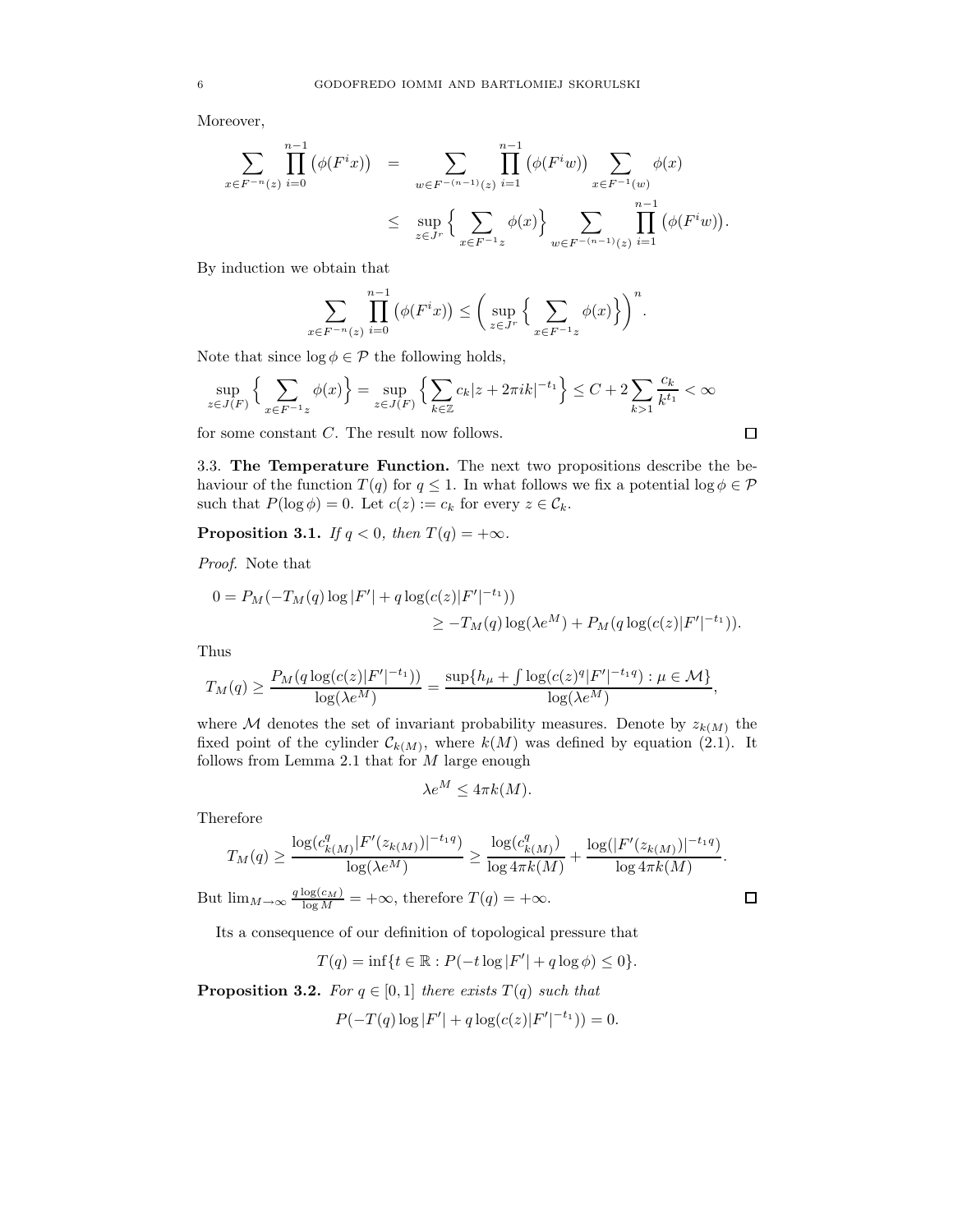*Proof.* Note that for  $q \in (0,1]$  we have that  $P(q \log(c(z)|F'|^{-t_1})) < \infty$ . Indeed, by equation (3.1) we have

$$
\lim_{k \to \infty} \frac{q \log c_k}{\log k} = -\infty.
$$

Therefore, the finiteness of the pressure follows directly from lemma 3.1. Moreover, for  $q \in (0,1)$  the function

$$
t \mapsto P(-t \log |F'| + q \log(c(z)|F'|^{-t_1}))
$$

is convex and decreasing (being the supremum of such functions). If  $t = 0$  then  $0 < P(q \log(c(z)|F'|^{-t_1})) < \infty$ . For  $t = \dim_H(J^r)$ ,

$$
P(-\dim_H(J^r)\log|F'|+q\log(c(z)|F'|^{-t_1}))\leq P(-\dim_H(J^r)\log|F'|)\leq 0.
$$

The continuity of the pressure implies the existence of  $T(q)$ .

Therefore, the function  $T(q)$  is such that,

$$
T(q) = \begin{cases} \text{Finite} & \text{if } q \in [0, 1], \\ \infty & \text{if } q < 0. \end{cases}
$$

3.4. Conformal Measure. We prove the existence of a conformal measure corresponding to  $\log \phi$ . Denote by  $\mu_M$  the conformal measure corresponding to  $\log \phi | J_M$ . Recall that  $J_M$  is a compact space and that the function  $\log \phi$  restricted to it is a regular potential.

**Proposition 3.3.** The sequence  $(\mu_M)_M$  is tight.

*Proof.* We prove that for every  $\epsilon > 0$  there exists  $M > 0$  such that for every  $N \in \mathbb{N}$ 

$$
\mu_N(A(M)) < \epsilon,
$$

where  $A(M) := \{z \in J(F) : \text{Re } z > M\}$ . Fix  $M \in \mathbb{R}$ . Note that for  $B(M) := \{z \in J(F) : \text{Re } z > M\}$ .  $A(M): \text{Re } F(z) > M$  we have that

$$
1 \geq \mu_N(A(M)) \geq \mu_N(F(B(M) \cap C_k)) = \exp(P_N(\log \phi)) \int_{B(M) \cap C_k} \phi^{-1} d\mu_N
$$
  
 
$$
\geq \exp(P_N(\log \phi)) \Big( \inf \big\{ (c_k | F'(z)|^{-t_1})^{-1} : z \in B(M) \cap C_k \big\} \Big) \mu_N \Big( B(M) \cap C_k \Big).
$$

Moreover, if  $z \in B(M) \cap C_k$  then  $|F'(z)| \ge (M + \pi |k|)/2 \ge (M + |k|)/2$ . Therefore,

$$
1 \ge \exp(P_N(\log \phi))c_k^{-1} ((M + |k|)/2)^{t_1} \mu_N(B(M, k)).
$$

That is  $\mu_N(B(M) \cap C_k) \leq c_k^{-1} (2/(M + |k|))^{t_1} \exp(-P_N(\log \phi))$ . Hence,

$$
\mu_N(B(M)) \le \sum_{k \in \mathbb{Z}} \mu_N(B(M) \cap C_k) \le 2 \sum_{k=0}^{\infty} \mu_N(B(M) \cap C_k)
$$
  

$$
\le 2^{t_1 + 1} \exp(-P_N(\log \phi)) \sum_{k=0}^{\infty} \frac{c_k}{(M+k)^{t_1}} < o(1)
$$

as M tends to infinity.

We estimate now the measure  $\mu_N$  of  $C(M) := A(M) \setminus B(M)$ . As in the previous estimations we have

$$
1 \geq \exp(P_N(\log \phi))\mu_N(C(M) \cap C_k) \inf_{z \in C(M) \cap C_k} (c_k|F'(z)|^{-t_1})^{-1}.
$$

 $\Box$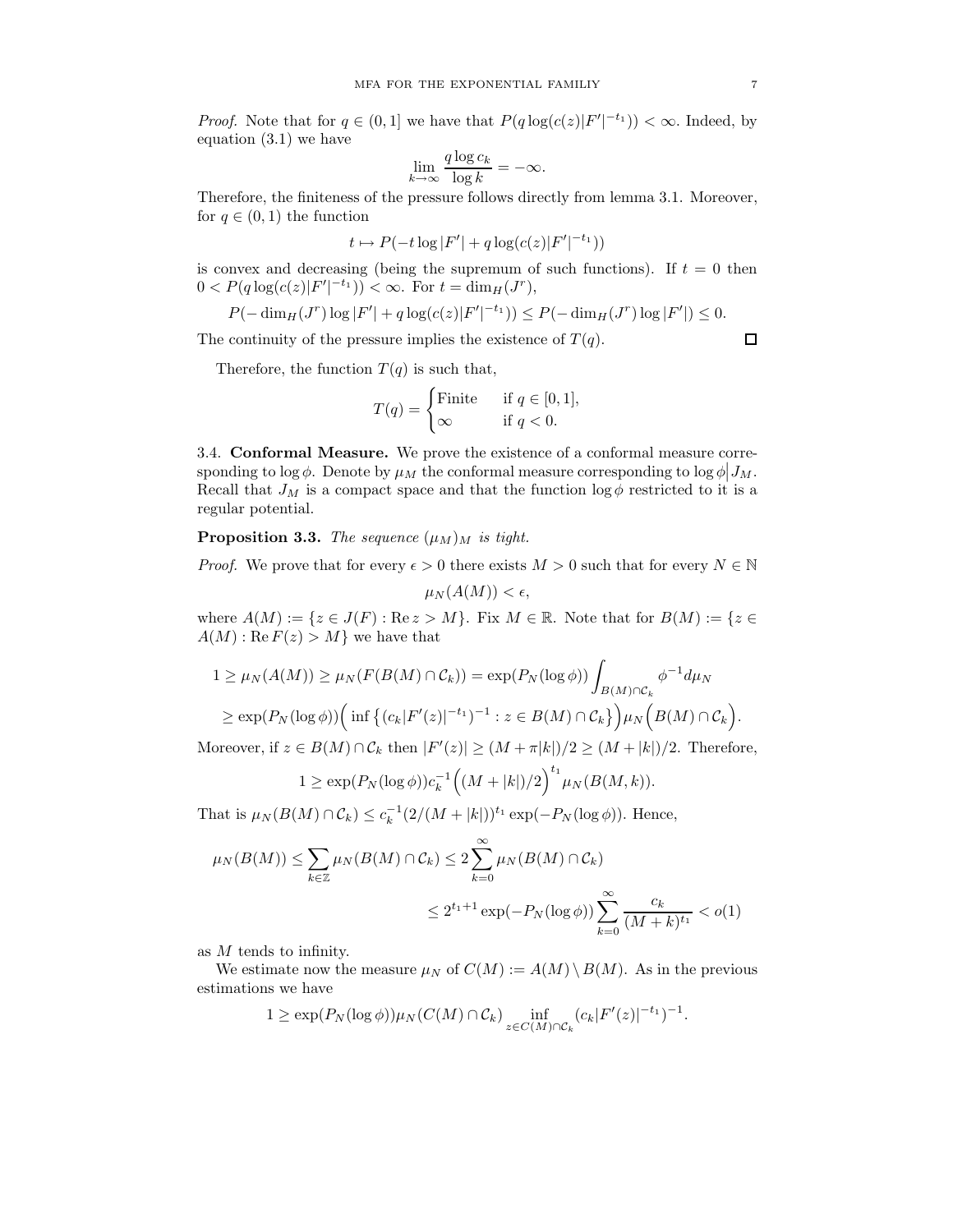$\sqrt{ }$ Let  $z \in C(M)$  that is  $z \in J_F$ , Re  $F(z) \leq M$  and Re  $z > M$ . Then  $|E_{\lambda}(z)| =$  $(\operatorname{Im} E_{\lambda}(z))^2 + (\operatorname{Re} E_{\lambda}(z))^2 > \lambda \exp(M)$  and

$$
|\operatorname{Im} E_{\lambda}(z)| > \sqrt{(\lambda \exp(M))^2 - M^2}.
$$

Hence,

$$
\inf_{z \in C(M) \cap \mathcal{C}_k} \{ (c_k |F'(z)|^{-t_1})^{-1} \} \inf_{z \in C(M) \cap \mathcal{C}_k} \{ c_k^{-1} |\operatorname{Im} E_\lambda(z)|^{t_1} \} \ge (2\pi k)^{t_1} / c_k.
$$

Therefore,  $\mu_N(C(M) \cap C_k) \leq \exp(-P_N(\log \phi))c_k/(2\pi k)^{t_1}$ . Thus,

$$
\mu_N(C(M)) \le 2 \sum_{k \ge \left( (\lambda \exp(M))^2 - M^2 \right)^{1/2} / (2\pi)} \frac{c_k}{(2\pi k)^{t_1}} < o(1)
$$

as M tends to infinity. Since  $\mu_N(A(M)) = \mu_N(B(M)) + \mu_N(C(M))$  the proof is completed.  $\Box$ 

¿From this proposition it follows that the sequence of measures  $(\mu_M)$  has a week<sup>\*</sup> limit, which does not have a singularity at infinity. Moreover, from the proof of Theorem 3.5 from [12] we obtain the following proposition.

**Proposition 3.4.** Any weak<sup>∗</sup> limit of  $(\mu_M)_M$  is  $\phi$ -conformal.

The conformal measure satisfies the following Ball Lemma.

**Lemma 3.2.** Let  $\mu$  be a  $\phi$ -conformal measure on  $J_F$ . Then for all  $x \in J^r(F)$ , there exists a constant  $C(x)$  and a sequence  $(n_k)$ , with  $\lim_{k\to\infty} n_k = \infty$ , such that

$$
\frac{1}{C(x)}\prod_{i=0}^{n_k-1}\phi(F^i(x)) \le \mu(B(x,\delta/4|(F^{n_k})'(x)|)) \le C(x)\prod_{i=0}^{n_k-1}\phi(F^i(x))
$$

where  $\delta := (r_{\lambda} - p)/2$ .

*Proof.* Let  $n_k \to_{k \to \infty} \infty$  be a sequence satisfying  $\lim_{k \to \infty} F^{n_k}(x) = z$  for some  $z \in J(F)$ . Applying Koebe Theorem to the disk  $B(x, \delta/(4|(F^{n_k})'(x)|))$  we obtain

$$
B(z, \delta/32) \subset B(F^{n_k}(x), \delta/16) \subset
$$
  

$$
F^{n_k}(B(x, \delta/|4(F^{n_k})'(x)|)) \subset B(F^{n_k}(x), \delta) \subset B(z, 2\delta).
$$

Since the measure  $\mu$  is conformal, it follows that

$$
\mu(B(z, \delta/32)) \le \mu\big(F^{n_k}\big(B(x, \delta/|4(F^{n_k})'(x)|)\big)\big) \\
\le \mu(B(x, \delta/|4(F^{n_k})'(x)|))K \prod_{i=0}^{n_k-1} \phi^{-1}(F^i(x)),
$$

and

$$
1 \geq \mu\big(F^{n_k}(B(x,\delta/|4(F^{n_k})'(x)|))\big) \geq \mu(B(x,\delta/|4(F^{n_k})'(x)|))\frac{1}{K}\prod_{i=0}^{n_k-1}\phi^{-1}(F^i(x)),
$$

where  $K$  is a constant from Koebe Theorem. Hence

$$
\frac{\mu(B(z, \delta/32))}{K} \prod_{i=0}^{n_k-1} \phi(F^i(x)) \le \mu(B(x, \delta/|4(F^{n_k})'(x)|)) \le K \prod_{i=0}^{n_k-1} \phi(F^i(x)).
$$

 $\Box$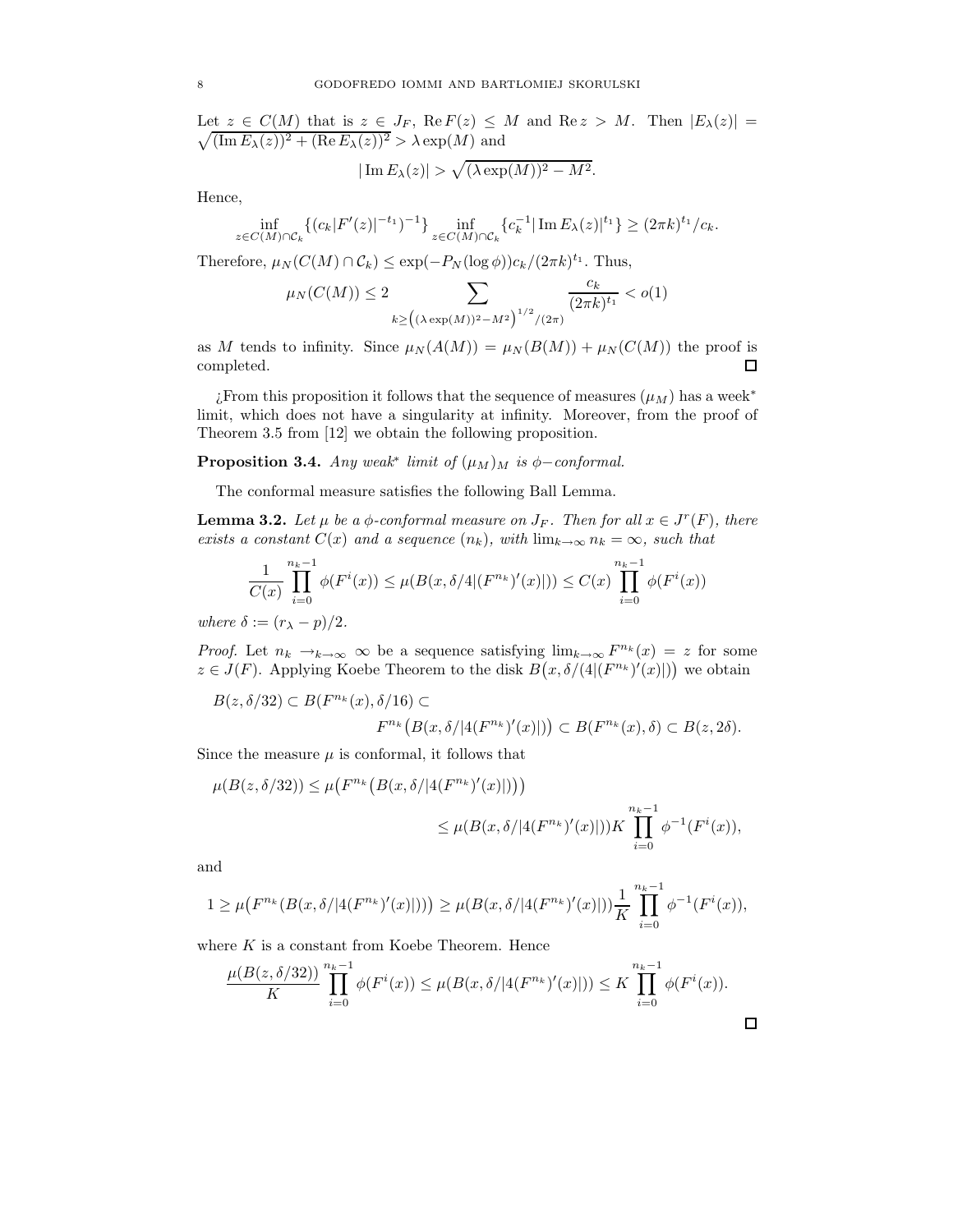Let  $q \in [0, 1]$  and denote by  $\nu_q$  the conformal measure corresponding to the potential

$$
-T(q)\log|F'| + q\log\phi.
$$

Note that this potential belongs to the class  $\mathcal P$  that was defined in subsection 3.2, therefore it has a corresponding conformal measure. We now discuss the integrability of the potentials with respect to the conformal measures considered.

## Proposition 3.5.

- 1.  $\log |F'| \in L^1_{\nu_q}$  for  $q \in [0,1]$ .
- 2.  $\log \phi \in L^1_{\nu_q}$  for  $q \in (0,1]$ .

*Proof.* Assume  $k \in \mathbb{Z}$  to be fixed. Let  $I_M := \{z \in J_F : M < \text{Re} z \leq M + 1\}$  and  $t := T(q) + qt_1$  with  $q \in [0, 1]$ . Since  $\nu_q$  is a conformal measure we obtain

$$
1 \geq \nu_q(F(\mathcal{C}_k \cap I_M)) = \int_{\mathcal{C}_k \cap I_M} |F'|^t c_k^{-q} d\nu_q \geq \lambda^t e^{Mt} c_k^{-q} \nu_q(\mathcal{C}_k \cap I_M).
$$

Hence  $\nu_q(C_k \cap I_M) \leq c_k^q/(\lambda^t e^{Mt})$ . It is possible to obtain bounds for the measure of the entire cylinder as well, in fact

$$
\nu_q(F(\mathcal{C}_k)) = \int_{\mathcal{C}_k} |F'|^t c_k^{-q} d\nu_q \ge \frac{(\lambda \sqrt{p^2 + (2\pi k)^2})^t}{c_k^q} \nu_q(\mathcal{C}_k).
$$

Hence  $\nu_q(\mathcal{C}_k) \leq c_k^q/(\lambda \sqrt{p^2 + (2\pi k)^2})^t$ .

In what follows we prove that  $\log |F'| \in L^1_{\nu_q}$  for  $q \in (0,1]$  (the case  $q = 0$  was proved in [12]).

$$
\int_{\mathcal{C}_k} \log |F'| d\nu_q = \sum_{M \in \mathbb{N}} \int_{\mathcal{C}_k \cap I_M} \log |F'| d\nu_q
$$
\n
$$
\leq \sum_{M \in \mathbb{N}} (\log \lambda + (M+1)) \frac{1}{\lambda^t} \frac{c_k^q}{e^{Mt}} = \frac{c_k^q}{\lambda^t} \sum_{M \in \mathbb{N}} \left( \frac{\log \lambda + 1}{e^{Mt}} + \frac{M}{e^{Mt}} \right) \leq C(q) c_k^q,
$$

where  $C(q)$  does not depend on k. Hence

$$
\int \log |F'| d\nu_q = \sum_{k \in \mathbb{Z}} \int_{\mathcal{C}_k} \log |F'| d\nu_q \le \sum_{k \in \mathbb{Z}} C(q) c_k^q = C(q) \sum_{k \in \mathbb{Z}} c_k^q < \infty.
$$

Next, we show that  $\log \phi \in L^1_{\nu_q}$  for  $q \in (0,1]$ . Observe that

$$
\int_{\mathcal{C}_k} \log(|F'|^t c_k^{-1}) d\nu_q = t \int_{\mathcal{C}_k} \log|F'| d\nu_q + \int_{\mathcal{C}_k} \log c_k^{-1} d\nu_q.
$$

Note that we already proved the integrability of  $log|F'|$ . Therefore, in order to prove the integrability of log  $\phi$  we only need to prove that log  $c(z)^{-1} \in L^1_{\nu_q}$ . But,

$$
\int_{\mathcal{C}_k} \log c_k^{-1} d\nu_q = \log c_k^{-1} \nu_q(\mathcal{C}_k) \le \frac{\log c_k^{-1}}{c_k^{-1}} \frac{1}{(\sqrt{p^2 + (2\pi k)^2})^t} \le C \frac{\log c_k^{-1}}{c_k^{-1}},
$$

where the constant  $C$  does not depend on  $k$ . Hence

$$
\int_{\mathcal{C}} \log c(z)^{-1} d\nu_q \le C \sum_{k \in \mathbb{Z}} \frac{\log c_k^{-1}}{c_k^{-1}} < \infty.
$$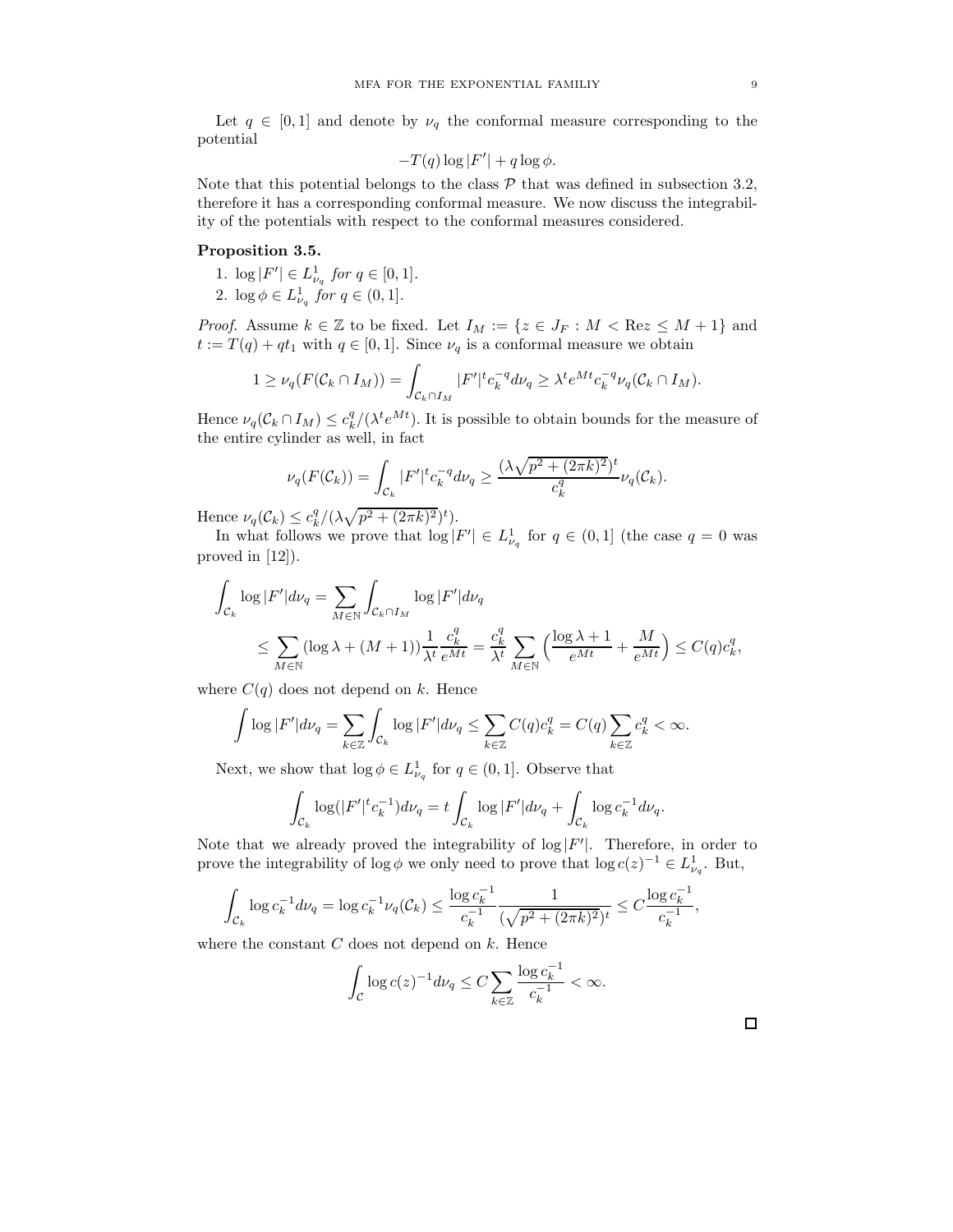#### 3.5. The multifractal spectrum.

**Theorem.** The multifractal spectrum  $f_{\mu}(\cdot)$  is the Legendre transform of  $T(\cdot)$ .

*Proof.* Denote by L the Legendre transform of T and by  $f_{\mu,M}$  the Legendre transform of  $T_M$ . Since the sequence  $f_{\mu,M}$  is non-decreasing on M and is bounded above by  $\dim_H J^r$  there exists a pointwise limit that we denote by  $f_*$ . In order to prove that  $f_{\mu} = L$ , we first show that  $f_{\mu}(\alpha) \leq L(\alpha)$ , then  $f_*(\alpha) \leq f_{\mu}(\alpha)$  and finally  $L(\alpha) \leq f_*(\alpha)$  for  $\alpha \in \text{domain}(f_\mu)$ .

Let  $\alpha \in \text{domain}(f_{\mu})$  and consider  $z \in \text{Lev}(\alpha)$ . Let  $\nu_q$  be the conformal measure corresponding to  $-T(q) \log |F'| + q \log \phi$ . Note that

$$
\underline{d}_{\nu_q}(z) = \liminf_{r \to 0} \frac{\log \nu_q(B(z,r))}{\log r} \le \lim_{k \to \infty} \frac{\log \nu_q(B(z, \delta / |4(F^{n_k})'(z)|))}{\log(\delta / |4(F^{n_k})'(z)|)}
$$

$$
= T(q) + q \lim_{k \to \infty} \frac{\sum_{i=0}^{n_k - 1} \log \phi(F^i(z))}{\log(\delta / |4(F^{n_k})'(z)|)}
$$

,

where the sequence  $(n_k)$  is defined as in Lemma 3.2. Since  $z \in \text{Lev}(\alpha)$ ,

$$
\alpha = d_{\mu}(z) = \lim_{r \to 0} \frac{\log \mu(B(z, r))}{\log r} = \lim_{k \to \infty} \frac{\log \mu(B(z, \delta/|4(F^{n_k})'(z)|))}{\log(\delta/|4(F^{n_k})'(z)|)} = \lim_{k \to \infty} \frac{\sum_{i=0}^{n_k - 1} \log \phi(F^i(z))}{\log(\delta/|4(F^{n_k})'(z)|)}.
$$

Therefore  $\underline{d}_{\nu_q}(z) \leq T(q) + q\alpha$  for every  $z \in \text{Lev}(\alpha)$ . This implies that

$$
f_{\mu}(\alpha) \le L(\alpha).
$$

Next, we prove that  $f_*(\alpha) \leq f_{\mu}(\alpha)$ . Consider the set

$$
\operatorname{Lev}_M(\alpha) := \Big\{ z \in J_M : \lim_{k \to \infty} \frac{\sum_{i=0}^{k-1} \log \phi(F^i(z))}{\sum_{i=1}^{k-1} \log(|F'(F^i(z))|^{-1})} = \alpha \Big\}.
$$

Note that  $\text{Lev}_M(\alpha) \subset \text{Lev}(\alpha)$ . In fact, since the measure  $\mu$  is  $\phi$ -conformal, the measure of the ball  $B(z, \delta/4 | (F^k)'(x)|)$  is, for  $z \in J_M$ , comparable with  $\prod_{i=0}^{k-1} \phi(F^i(z))$ (see the proof of Lemma 3.2). Therefore, in order to complete the proof of the second inequality, it is enough to show that the Legendre transform  $f_{\mu,M}(\cdot)$  of  $T_M$  is equal to  $\dim_H(\text{Lev}_M(\cdot))$ . But this follows from standard techniques in multifractal analysis. Let  $\mu_{M,q}$  be the Gibbs measure on  $J_M$  corresponding to the potential  $-T_M(q) \log |F'| + q \log \phi$ . Then

$$
\mu_{M,q}(B(z,|(F^k)'(z)|^{-1})) \asymp \prod_{i=0}^{k-1} |F'(F^i(z))|^{-T_M(q)} \phi^q(F^i(z)),
$$

where  $A_k \nightharpoonup B_k$  if, and only if, there exists a constant  $C > 0$ , independent of k, such that  $C^{-1}B_k \leq A_k \leq CB_k$ . Hence

$$
\frac{\log \mu_{M,q}(B(z,|(F^k)'(z)|^{-1}))}{\log |(F^k)'(z)|^{-1}} \asymp T_M(q) + q \frac{\sum_{i=0}^{k-1} \log \phi(F^i(z))}{\sum_{i=1}^{k-1} \log (|F'(F^i(z))|^{-1})}.
$$

Since

$$
-T'_{M}(q) = \frac{\int \log \phi d\mu_{M,q}}{\int \log |F'| d\mu_{M,q}}
$$

and  $\mu_{M,q}(\text{Lev}_M(\alpha)) = 1$  (let  $\alpha = \int \log \phi d\mu_{M,q} / \int \log |F'| d\mu_{M,q}$ ), it follows that the Legendre transform of  $T_M$  is equal to  $\dim_H(\text{Lev}_M(\alpha)).$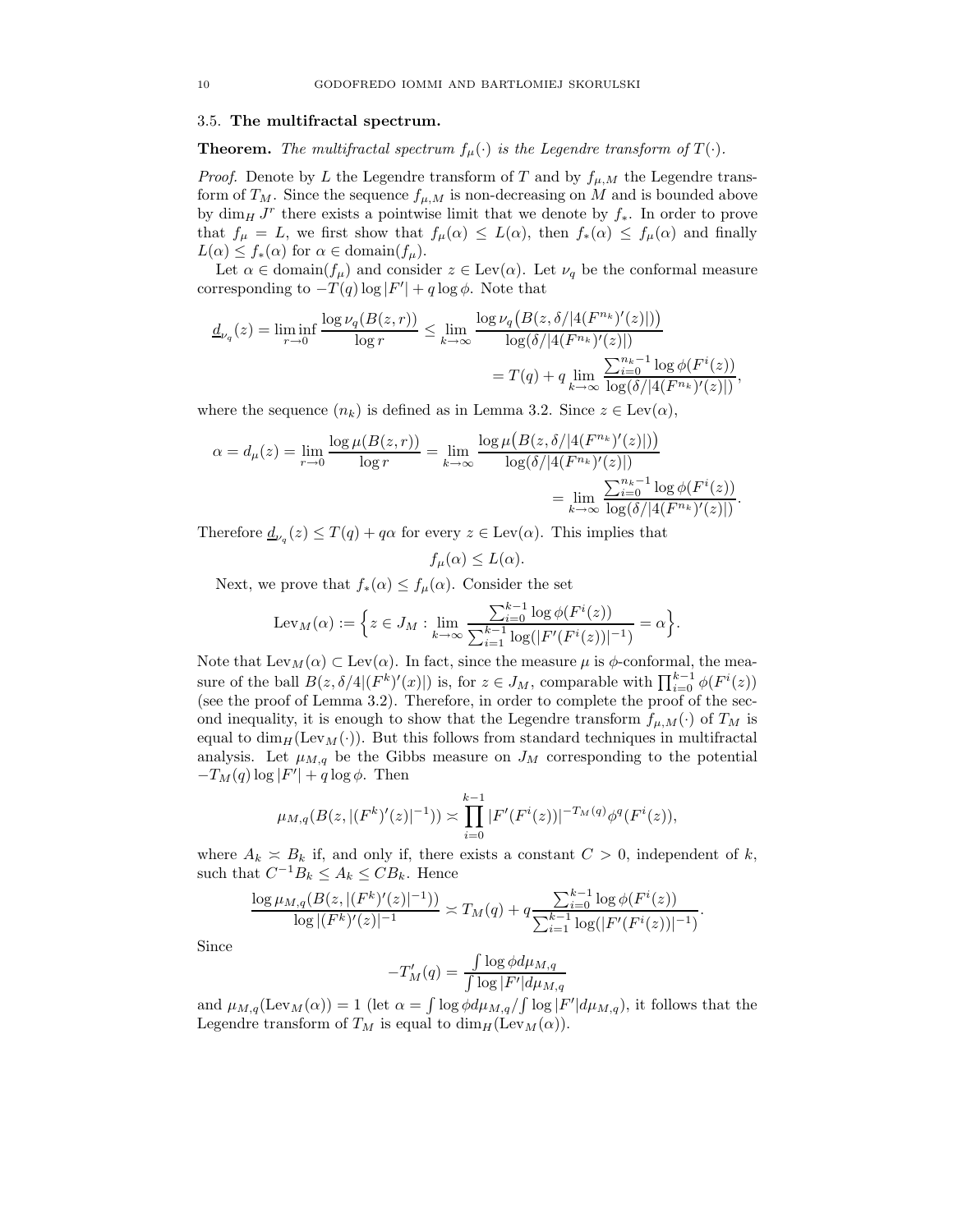Finally, by results of Wijsman from [15] we have that  $L(\alpha) \leq f_*(\alpha)$ . Therefore,  $f_{\mu}(\alpha) = L(\alpha).$  $\Box$ 

4. **Examples: fast vs. faster.** Recall that the function  $T(q)$  is infinite for negative values of  $q$  (Proposition 3.1). Hence, the Legendre transform  $L$  has unbounded domain. By the theorem proved in the previous subsection this implies that, in strong contrast with the compact case, the multifractal spectrum has unbounded domain. Moreover, two possible behaviours can occur:

- 1. There exists a constant  $\alpha^*$  such that, for every  $\alpha > \alpha^*$  we have  $f_\mu(\alpha) =$  $\dim_H(J^r)$  and for  $\alpha < \alpha^*$  the multifractal spectrum is strictly increasing.
- 2. The multifractal spectrum  $f_{\mu}$  is strictly increasing.



FIGURE 4.1. The graphs of the multifractal spectrum for the possibility  $(1)$  and  $(2)$ .

In the next two subsections examples of these type of behaviour are provided.

4.1. Possibility (1). Denote by  $\mu_0$  the d-conformal measure for F, where  $d :=$  $\dim_H(J^r)$ , and by m the corresponding invariant measure (see [12]). Let  $m_M$  be the  $F|_{J_M}$ -invariant measure equivalent to the  $\dim_H(J_M)$ -conformal measure  $\mu_{0,M}$ . Since  $\frac{dm_M}{d\mu_{0,M}} \leq \frac{dm}{d\mu_0}$  and  $\int \log |F'| d\mu_0$  is finite, there exist constants  $C_1, C_2$  such that

$$
0 < C_1 \le \int \log |F'| dm_M \le C_2 < \infty.
$$

Recall that (see [7, p. 211–220])  $f_M(-T'_M(0)) = \dim_H J_M$  and

$$
-T'_M(0) = \frac{\int \log \phi dm_M}{\int \log |F'| dm_M}.
$$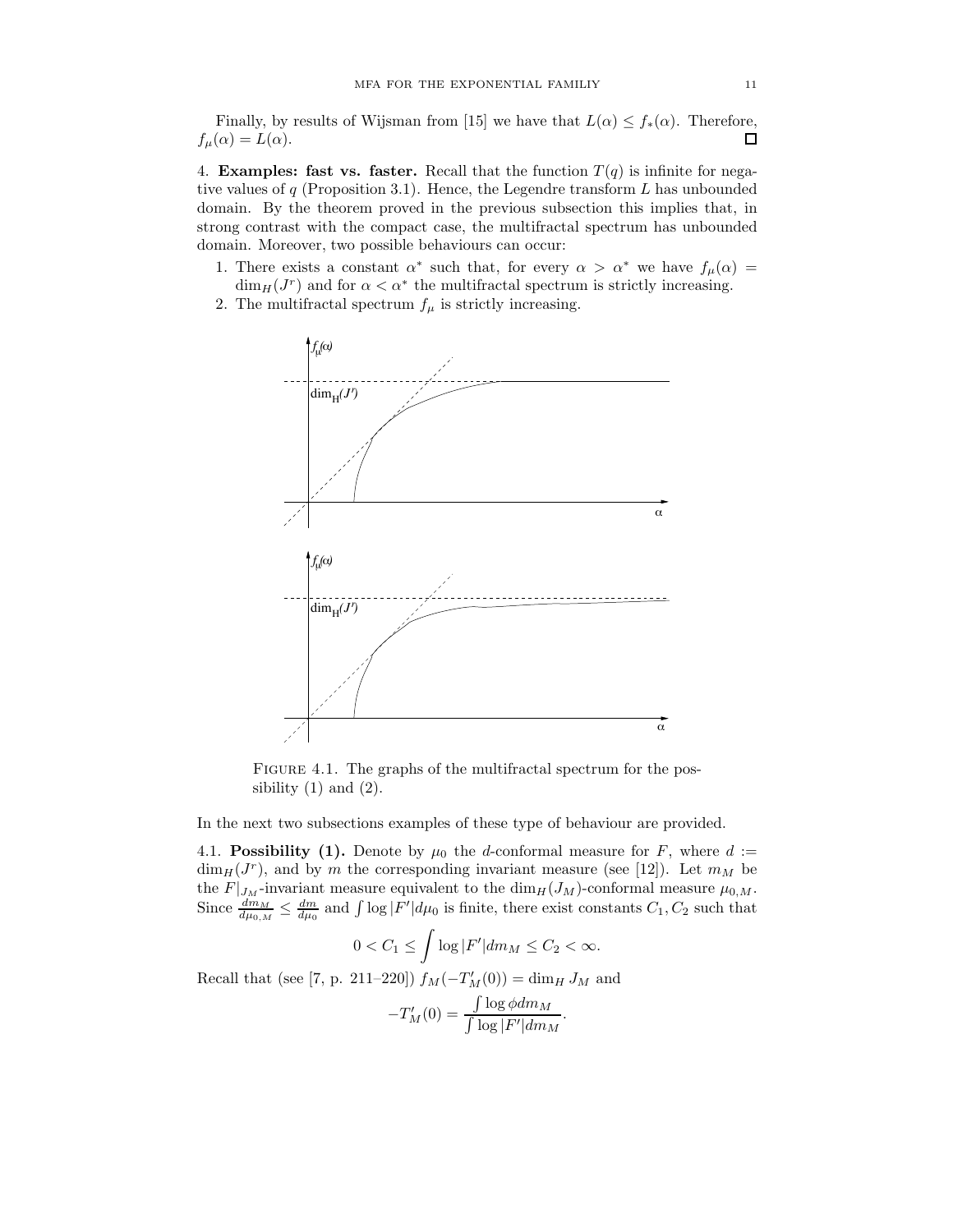Therefore, if  $\lim_{M\to\infty} \int \log \phi dm_M < \infty$ , then  $\lim_{M\to\infty} -T'_M(0) < \infty$ . Since  $f_\mu$  is concave and has unbounded domain, we obtain the following lemma.

**Lemma 4.1** (The multifractal spectrum is of type (1)). If  $\int \log \phi d\mu_0 < \infty$ , then there exists  $\alpha^* > 0$  such that  $f_\mu(\alpha) = \dim_H J^r$  for every  $\alpha > \alpha^*$ .

We now construct a potential  $\log \phi|_{\mathcal{C}_k} = \log c_k |F'|^{-t_1}$  satisfying the hypothesis of the previous lemma. Let  $c_k := (e^{|k|})^{(1-d)/2}$ . Note that for  $k \neq 0$  we have

$$
\mu_0(F(\mathcal{C}_k)) = \int_{\mathcal{C}_k} |F'|^d d\mu_0 \geq \mu(\mathcal{C}_k)(k)^d.
$$

Therefore,  $\mu_0(\mathcal{C}_k) \leq \frac{1}{k^d}$ . Moreover,

$$
\int_{\mathcal{C}_k} \log c_k^{-1} d\mu_0 \leq \mu_0(\mathcal{C}_k) \log c_k^{-1}.
$$

Hence, by Proposition 3.5 we obtain

$$
-\int_{\mathcal{C}} \log \phi d\mu_0 \le 2 \sum_{k=1}^{\infty} \int_{\mathcal{C}_k} \log c_k^{-1} d\mu_0 + O(1) \le 2 \sum_{k=1}^{\infty} \frac{1}{k^{(1+d)/2}} < \infty.
$$

4.2. Possibility (2). First, observe that the following lemma is a consequence of the fact that  $\dim_H J_M \to \dim_H J^r$ .

**Lemma 4.2** (The multifractal spectrum is of type (2)). If  $\lim_{M\to\infty} \int \log \phi dm_M =$  $\infty$ , then  $f_{\mu}(\alpha) < \dim_H J^r$  for every  $\alpha \in \text{domain } f_{\mu}$ .

We construct a potential  $\log \phi \in \mathcal{P}$  satisfying the hypothesis of the above lemma. The sequence  $(c_k)$  is obtained as follows.

Let  $I_n := \{ z \in J_F : r_\lambda + n \leq \text{Re } z < r_\lambda + n + 1 \}$  for  $n \in \{0, 1, ...\}$  and  $H_n := \{k \in \mathbb{Z} : C_k \cap I_n \neq \emptyset \text{ and } C_k \cap I_m = \emptyset \text{ for } m < n\}.$  For every  $n \in \{0, 1, ...\}$ and  $k \in H_n$ , let  $c_k \in \mathbb{R}$  be chosen so that

$$
\sum_{k \in H_n} \int_{I_n \cap \mathcal{C}_k} \log c_k^{-1} |F'|^{t_1} dm_{r_{\lambda}+n+1} \ge n,
$$

 $c_{-k} = c_k$  and  $\log c_k^{-1}/\log k \to \infty$  for  $k \to \infty$ . Therefore, the potential defined by

$$
\log \phi(z)|_{\mathcal{C}_k} = \log c_k |F'|^{-t_1},
$$

where the sequence  $(c_k)$  is defined as above, is such that the multifractal spectrum of the corresponding conformal measure has unbounded domain and it is strictly increasing.

#### **REFERENCES**

- [1] L. Barreira, J. Schmeling, Sets of "Non-Typical" points have full topological entropy and full Hausdorff dimension, Israel Journal of Maths. 116 (2000), 29-70.
- [2] R. L. Devaney, Cantor Bouquets, Explosions, and Knaster Continua: Dynamics of Complex Exponentials, Publicacions Matematiques 43 (1999), 27–54.
- [3] P. Hanus, D. Mauldin, M. Urbański, Thermodynamic formalism and multifractal analysis of conformal infinite iterated function systems, Acta. Math. Hungarica 96 (2002), 27–98.
- [4] G. Iommi, Multifractal Analysis for countable Markov shifts, Ergodic Theory & Dynam. Systems 25 (2005), 1881–1907.
- [5] K. Nakaishi, Multifractal formalism for some parabolic maps, Ergodic Theory & Dynam. Systems 20 (2000), 843–857.
- [6] L. Olsen, A Multifractal Formalism, Adv. in Math. 116, 82-196 (1995)
- [7] Y. Pesin, Dimension Theory in Dynamical Systems, CUP (1997).